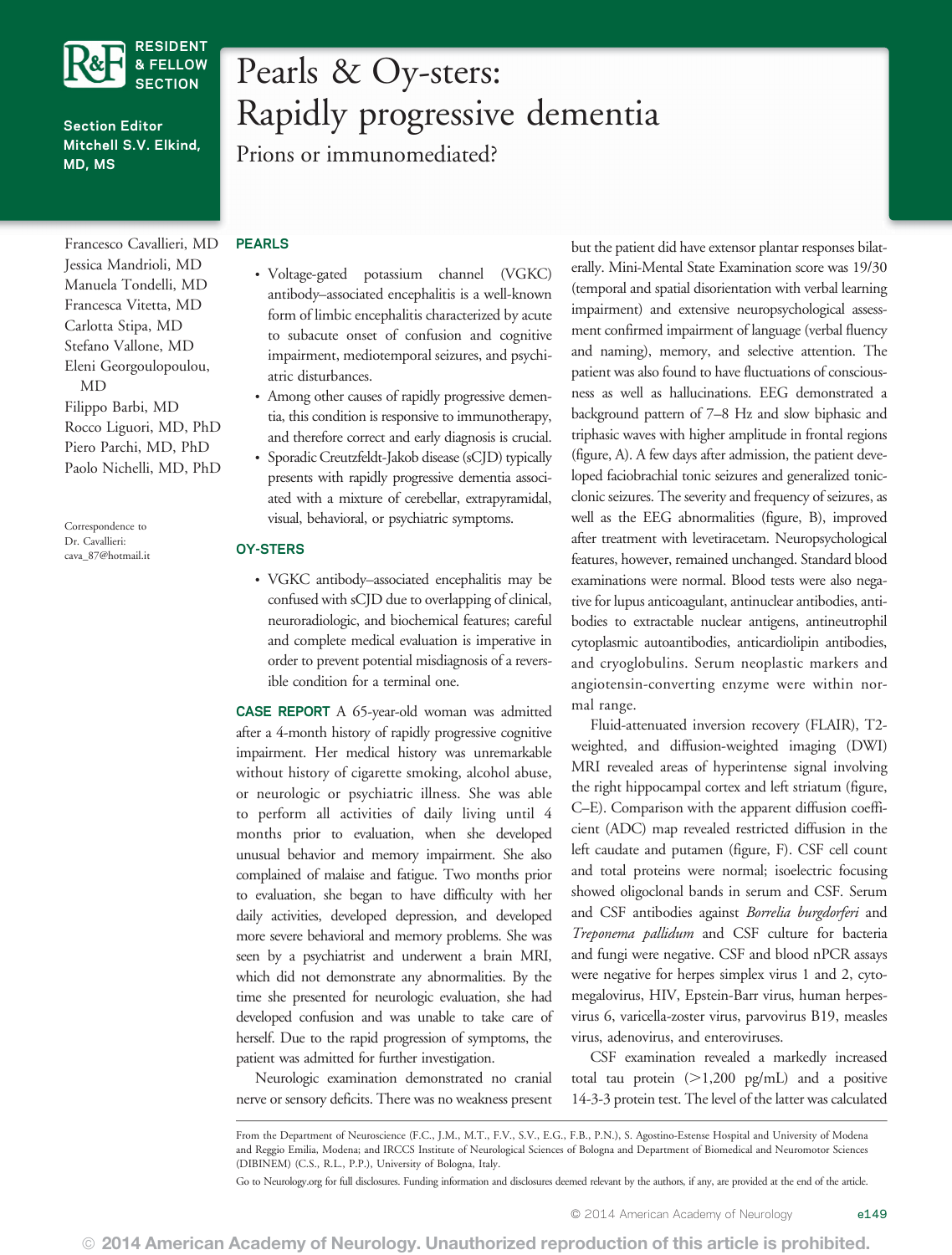

EEG recordings show diffuse slowing with slow biphasic and triphasic waves with higher amplitude on frontal regions (A). EEG recording after oral treatment with levetiracetam shows the resolution of these waves (B). Brain MRI at admission: axial T2-weighted and diffusion-weighted imaging sequences demonstrate hyperintense areas involving the left striatum (C, D, arrow). Coronal FLAIR with hyperintensity of the right hippocampal cortex (E, arrow). Apparent diffusion coefficient map reveals normal diffusion coefficient in right caudate (F, circle 2) and restricted diffusion in left caudate and putamen (F, circle 1).

semiquantitatively by Western blotting, as described.<sup>1</sup> Densitometric value of the 14-3-3 band in the patient was 5-fold higher than that of the internal control sample (non-CJD subject who had trace levels of 14-3-3 protein) and comparable to that of a typical sCJD case with methionine homozygosity at codon 129 in the prion protein gene (PRNP) and pathologic prion protein type 1 (MM1 type) confirmed at autopsy. PRNP analysis revealed methionine/valine heterozygosity at the polymorphic codon 129. Total body CT imaging, esophagogastroduodenoscopy, colonoscopy, and gynecologic evaluation were normal.

IV immunoglobulin (0.4 mg/kg/d for 5 days) and steroids (methylprednisolone 1 g/d for 5 days) were administered, followed by a course of oral corticosteroids (50 mg/d oral prednisolone). Three weeks later, the patient's clinical condition began to improve and brain MRI showed partial resolution of the FLAIR, T2, and DWI hyperintensities in the right hippocampal cortex and left striatum. One month later, serologic evaluation revealed VGKC/leucine-rich gliomainactivated 1 (LGI1) autoantibodies. Screening for other autoantibodies, including onconeural antibodies (Hu, Yo, Ri, CV2, amphiphysin, Ma2) and autoantibodies against neuronal surface antigens (AMPAR, NMDAR, CASPR2), was negative.

Three months after her initial presentation, a second cycle of IV immunoglobulin and steroids followed by oral corticosteroids was administered. The antiepileptic therapy was modified, with gradual introduction of lamotrigine (up to 200 mg/day) followed by discontinuation of levetiracetam. In the following months, the patient's condition continued to improve. There was a disappearance of seizures and a progressive recovery of memory function, confirmed by neuropsychological testing.

A repeat CSF assay performed 2 weeks after the second immunomodulatory therapy cycle revealed normal level of both 14-3-3 and total tau proteins. Four months later, brain MRI showed a further reduction of the hyperintense signals in all affected areas. At the most recent visit, 1 year after her initial presentation, the patient has remained seizure-free for 8 months, was oriented, and showed improved memory.

DISCUSSION Due to the rapidly progressive onset and course of cognitive and behavioral impairment, VGKC antibody–associated encephalitis may present similarly to sCJD.<sup>2</sup> sCJD, the most common human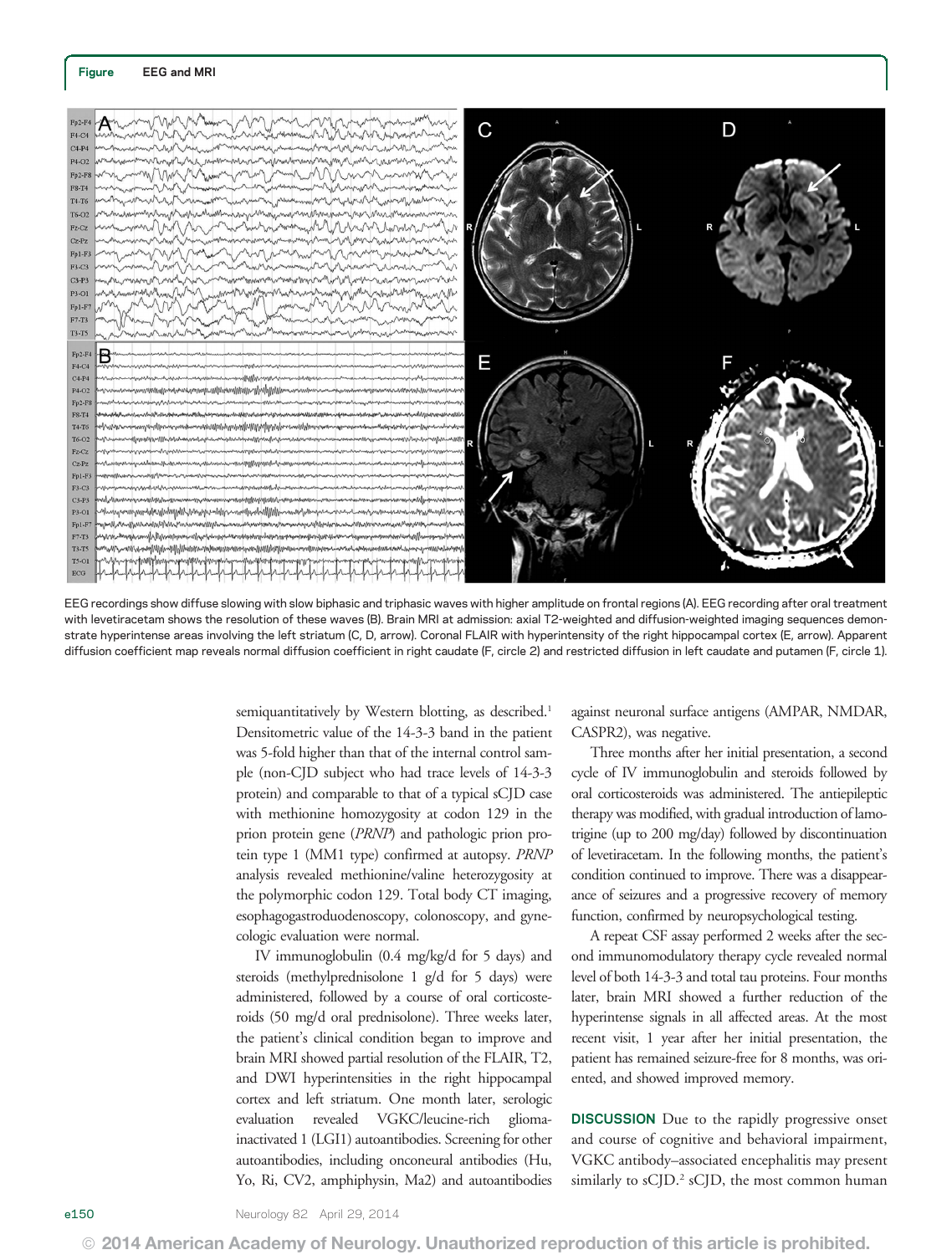prion disease, is a phenotypically heterogeneous disorder including at least 6 distinct subtypes, which are largely determined by genotype at the polymorphic codon 129 (encoding methionine or valine) in the PRNP and by the type (type 1 or type 2) of the abnormal prion protein accumulating in the brain.<sup>3</sup>

Due to the wide and often nonspecific clinical phenotype, the differential diagnosis between sCJD and other rapidly progressive dementias, including autoimmune encephalitis, mainly relies on neurophysiologic, imaging, and laboratory testing. Among them, EEG criteria have the lowest sensitivity and specificity, since the supportive diagnostic pattern (e.g., periodic 1–2 Hz triphasic sharp waves) develops in only about two-thirds of sCJD cases and can be seen in a variety of other diseases (e.g., toxicmetabolic conditions, dementia at the later stages, Hashimoto encephalopathy).<sup>4</sup>

CSF protein assays based on protein 14-3-3 or total tau detection have higher sensitivity and specificity than EEG recording, the latter ranging from 80% to 95% in most studies, but remain of moderate diagnostic accuracy, especially in cases that are associated with a low pretest probability of having sCJD.5

A relatively high sensitivity and specificity for sCJD have also been reported for brain MRI<sup>6</sup>; around 80% of patients have been reported to have DWI or FLAIR abnormalities in cortex or deep gray matter structures (striatum and thalamus).<sup>6,7</sup>

Recently, Vitali et al.<sup>8</sup> suggested that prevalence of DWI over FLAIR abnormalities, implying restricted diffusion, is one of the most important criteria for diagnosing sCJD, suggesting also that the presence of hypointense regions on ADC is a supportive feature of sCJD and may be helpful to distinguish mimicking diseases. Moreover, only sCJD cases had DWI subcortical hyperintensity correlating with ADC hypointensity in the same regions: this finding is highly specific for sCJD in the proper clinical context.<sup>8</sup>

Given the phenotypic heterogeneity of sCJD, a correlation between MRI lesion patterns and molecular subtypes has also been attempted.<sup>9</sup> Although the cerebral cortex, basal ganglia, and thalamus showed a different pattern of involvement among sCJD subtypes, hippocampal signal alterations in both DWI and FLAIR were present in more than 30% of patients,<sup>8</sup> including the MV1 subtype.<sup>9</sup>

In our case of rapidly progressive dementia, the brain MRI abnormalities, EEG findings, and elevation of CSF 14-3-3 and tau protein were initially compatible with a clinical diagnosis of probable sCJD. Only the clinical course and the positivity for anti-LGI1 antibodies led to the right diagnosis. The presence of faciobrachial tonic seizures that may be associated with VGKC antibody– associated encephalitis led us to the decision to treat with immunosuppressants even though the hypothesis of autoimmune encephalitis was not supported by

the initial imaging and laboratory findings. Indeed, VGKC antibody–associated encephalitis is a significant diagnostic challenge to clinicians due to its rarity and substantial heterogeneity. Rapidly progressive cognitive decline, behavioral changes, depression, emotional lability, and seizures are the most frequent clinical presentation of the disease.<sup>4</sup> Treatment for VGKC antibody–associated encephalitis involves immunosuppressive therapy consisting of plasma exchange or IV immunoglobulin followed by oral corticosteroids. A prior case series has shown that combination of these agents resulted in a decrease in the levels of serum VGKC antibodies and in a variable improvement of neuropsychological functioning,<sup>10</sup> as in our case.

Clinical, radiologic, electrophysiologic, and laboratory findings in VGKC antibody–associated encephalitis may overlap with those of sCJD, leading to a difficult differential diagnosis. All individuals with rapidly progressive dementia should be assessed for the possibility of antibody-mediated encephalitis. This assessment should include early serum testing for antibodies against voltage-gated potassium channels. While awaiting final serologic results in patients with a rapidly progressive dementing illness, it may be reasonable to try an empiric course of immunomodulatory therapy.

## AUTHOR CONTRIBUTIONS

Dr. Cavallieri: study concept and design, acquisition of data, analysis and interpretation of data, drafting of the manuscript. Dr. Mandrioli: study concept and design, acquisition of data, analysis and interpretation of data, drafting of the manuscript, study supervision. Dr. Tondelli: study concept and design, analysis and interpretation of data, drafting of the manuscript, study supervision. Dr. Vitetta: study concept and design, acquisition of data, analysis and interpretation of data, study supervision. Dr. Stipa: study concept and design, analysis and interpretation of data. Dr. Vallone: acquisition of data, analysis and interpretation of data, study supervision. Dr. Georgoulopoulou: acquisition of data, analysis and interpretation of data. Dr. Barbi: acquisition of data, analysis and interpretation of data. Prof. Liguori: acquisition of data, analysis and interpretation of data. Dr. Parchi: acquisition of data, analysis and interpretation of data, drafting of the manuscript, study supervision. Prof. Nichelli: study concept and design, study supervision.

#### ACKNOWLEDGMENT

The authors thank Professor Ivana Biagini for English revision of the manuscript.

#### STUDY FUNDING

No targeted funding reported.

#### **DISCLOSURE**

F. Cavallieri reports no disclosures relevant to the manuscript. J. Mandrioli has received research support from Regione Emilia Romagna (Programma di ricerca Regione-Università 2010–2012, area 2, Ricerca per il Governo Clinico; Emilia Romagna Registry for Amyotrophic Lateral Sclerosis) and is a member of the editorial board of BioMed Research International, section Neuroscience. M. Tondelli, F. Vitetta, C. Stipa, S. Vallone, E. Georgoulopoulou, F. Barbi, R. Liguori, P. Parchi, and P. Nichelli report no disclosures relevant to the manuscript. Go to [Neurology.org](http://neurology.org/) for full disclosures.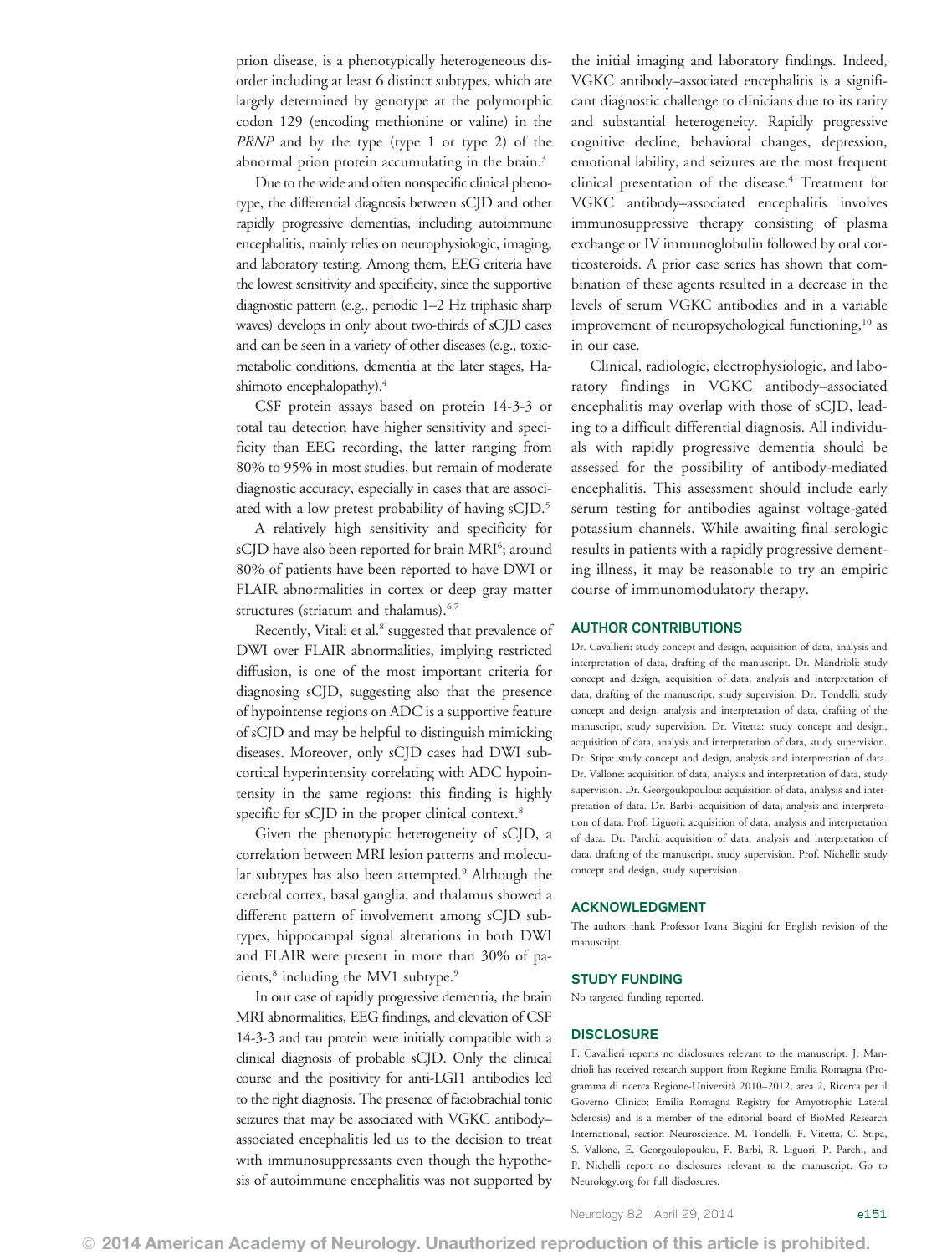### **REFERENCES**

- 1. Castellani RJ, Colucci M, Xie Z, et al. Sensitivity of 14-3-3 protein test varies in subtypes of sporadic Creutzfeldt-Jakob disease. Neurology 2004;63:436–442.
- 2. Geschwind MD, Tan KM, Lennon VA, et al. Voltage-gated potassium channel autoimmunity mimicking Creutzfeldt-Jakob disease. Arch Neurol 2008;65:1341–1346.
- 3. Parchi P, Giese A, Capellari S, et al. Classification of sporadic Creutzfeldt-Jakob disease based on molecular and phenotypic analysis of 300 subjects. Ann Neurol 1999; 46:224–233.
- 4. Geschwind MD, Shu H, Haman A, Sejvar JJ, Miller BL. Rapidly progressive dementia. Ann Neurol 2008;64: 97–108.
- 5. Parchi P, Capellari S. Prion disease: diagnostic value of cerebrospinal fluid markers. Nat Rev Neurol 2013; 9:10–11.
- 6. Zerr I, Kallenberg K, Summers DM, et al. Updated clinical diagnostic criteria for sporadic Creutzfeldt-Jakob disease. Brain 2009;132:2659–2668.
- 7. Mihara M, Sugase S, Konaka K, et al. The "pulvinar sign" in a case of paraneoplastic limbic encephalitis associated with non-Hodgkin's lymphoma. J Neurol Neurosurg Psychiatry 2005;76:882–884.
- 8. Vitali P, Maccagnano E, Caverzasi E, et al. Diffusionweighted MRI hyperintensity patterns differentiate CJD from other rapid dementias. Neurology 2011;76:1711–1719.
- 9. Meissner B, Kallenberg K, Sanchez-Juan P, et al. MRI lesion profiles in sporadic Creutzfeldt-Jakob disease. Neurology 2009;72:1994–2001.
- 10. Vincent A, Buckley C, Schott JM, et al. Potassium channel antibody-associated encephalopathy: a potentially immunotherapy-responsive form of limbic encephalitis. Brain 2004;127:701–712.

e152 Neurology 82 April 29, 2014